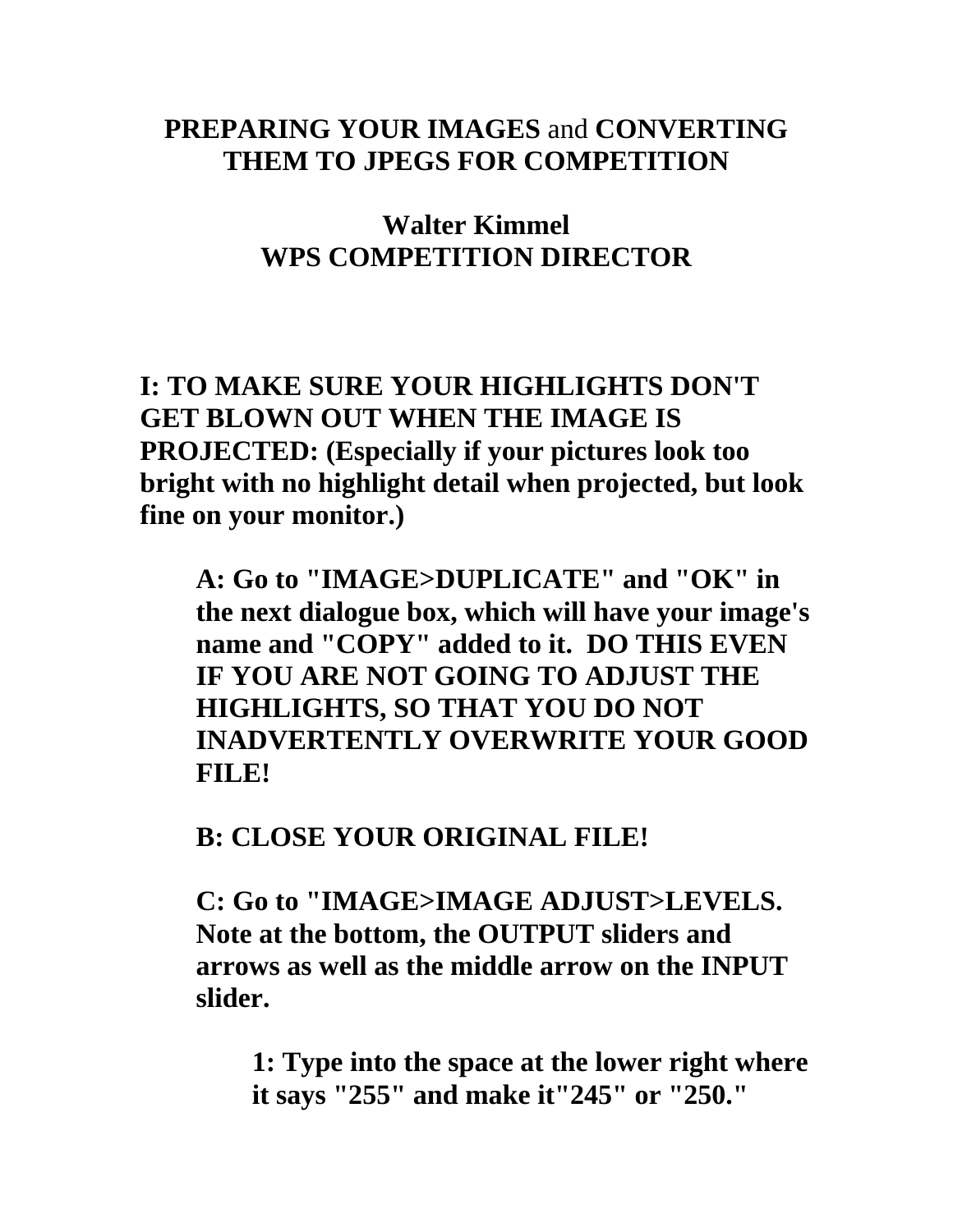**2: At the lower left, type "05" where it says "0," especially if your shadows get plugged up when projected.** 

 **3: If your image usually looks too bright when projected, look in the middle box under the gray slider and type in "0.95", which will slightly darken your image. Then click "OK."** 



#### **NOW your image is ready to be resized:**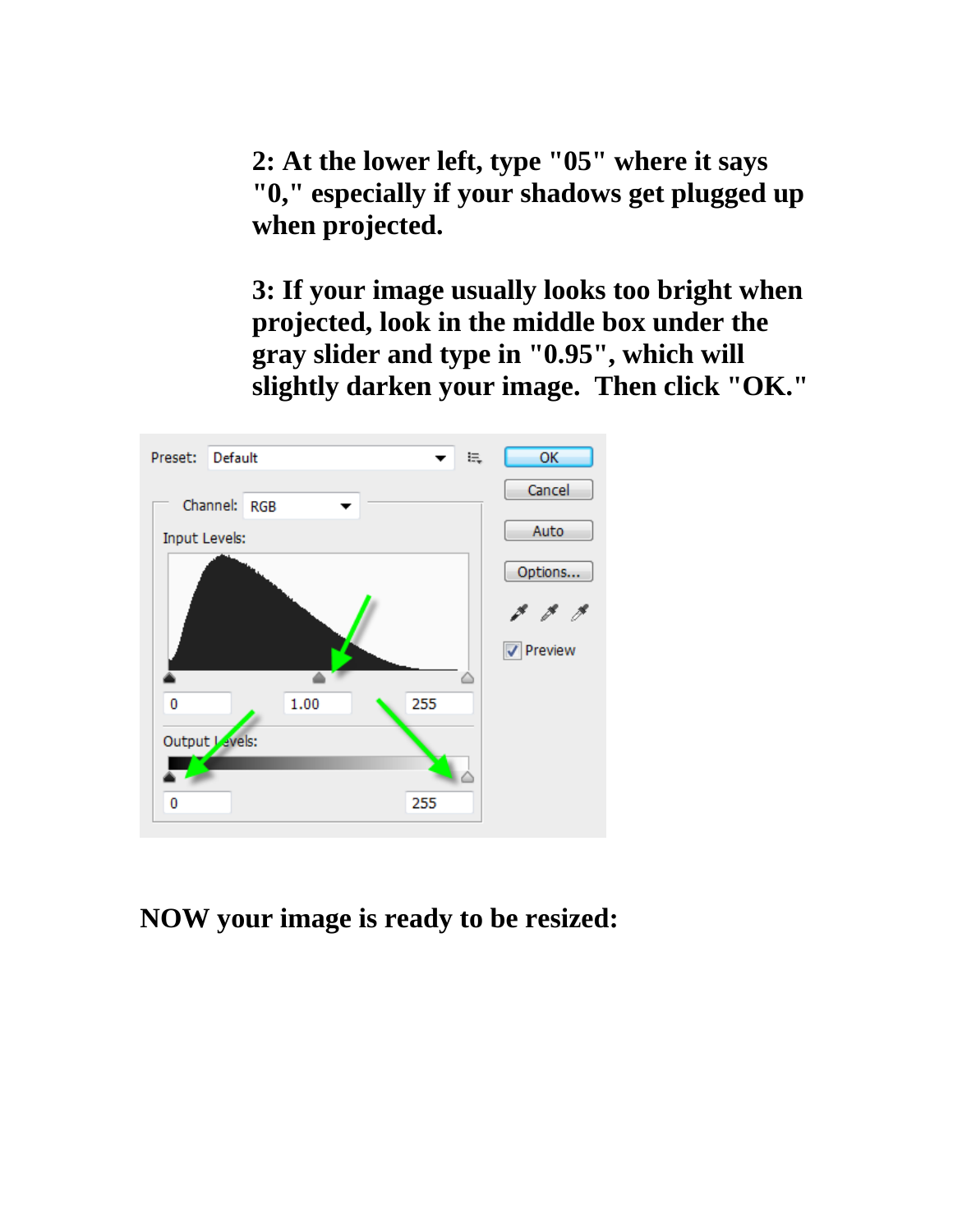## **II: RESIZING AN IMAGE: Image>Image Size dialogue box**

|                       | Pixel Dimensions: 101.9M |               |   |   | ОК     |
|-----------------------|--------------------------|---------------|---|---|--------|
| Width: 5169           |                          | Pixels        | 3 |   | Cancel |
| Height: 3446          |                          | Pixels        |   |   | Auto   |
| Document Size:        |                          |               |   |   |        |
|                       | Width: 14.358            | <b>Inches</b> |   | 3 |        |
| Height: 9.572         |                          | <b>Inches</b> |   |   |        |
| Resolution: 360       |                          | Pixels/Inch   |   |   |        |
| √ Scale Styles        |                          |               |   |   |        |
| Constrain Proportions |                          |               |   |   |        |
| √ Resample Image:     |                          |               |   |   |        |
|                       | <b>Bicubic Automatic</b> |               |   |   |        |

### **A: If you UNCHECK "RESAMPLE IMAGE:**

 **1: The File Size, Width and Height (PIXEL DIMENSIONS) will be GRAYED OUT and remain UNCHANGED.** 

 **2: In the DOCUMENT SIZE window: If you DECREASE the RESOLUTION, the WIDTH and HEIGHT INCREASE, and VICE-**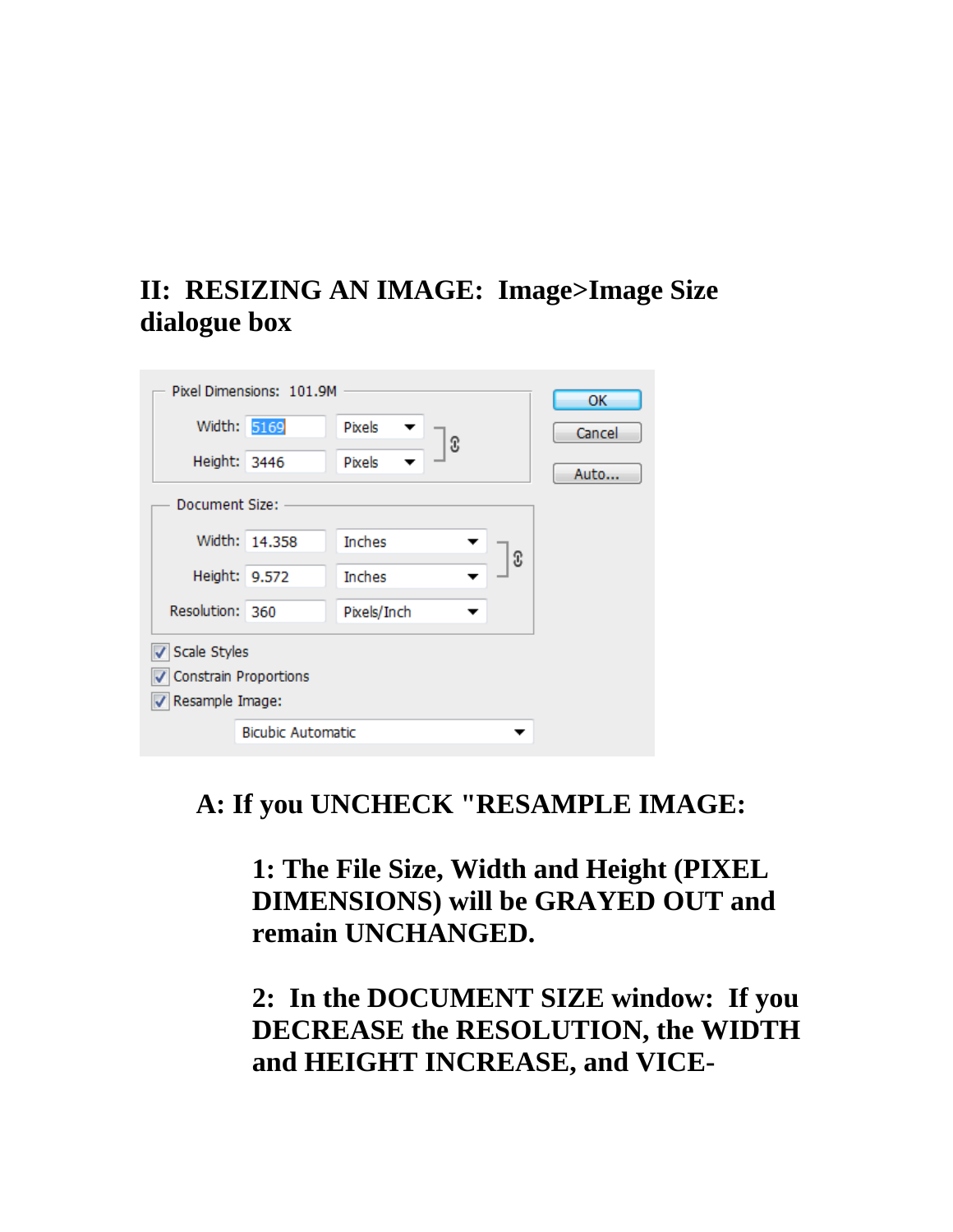**VERSA. YOUR ARE NOT resizing the file itself, or the pixel dimensions.** 

#### **B: If you LEAVE THE "RESAMPLE IMAGE" BOX CHECKED:**

 **1: CHANGE THE LONGER DIMENSION, either WIDTH or HEIGHT, to 1024 PIXELS. The other dimension will take care of itself. NOTE that the FILE SIZE has changed but the RESOLUTION has not. That is OK.** 

 **2: If you have Photoshop CS6, the drop-down menu at the bottom should have "BICUBIC AUTOMATIC" selected. Photoshop will choose "Bicubic Sharper" if you are DOWNsizing the image, or "Bicubic Smoother" if you are UPsizing it.** 

 **If you have an earlier version of PS, choose "Bicubic Sharper" to down-rez the picture.** 

 **3: Click on "OK" to complete the downsizing.** 

**III: CONVERT THE COLOR SPACE TO "sRGB." If you leave the file as "Untagged," or "Adobe RGB," or "ProPhoto RGB," it WILL NOT look as good as it does on your monitor or print when projected.**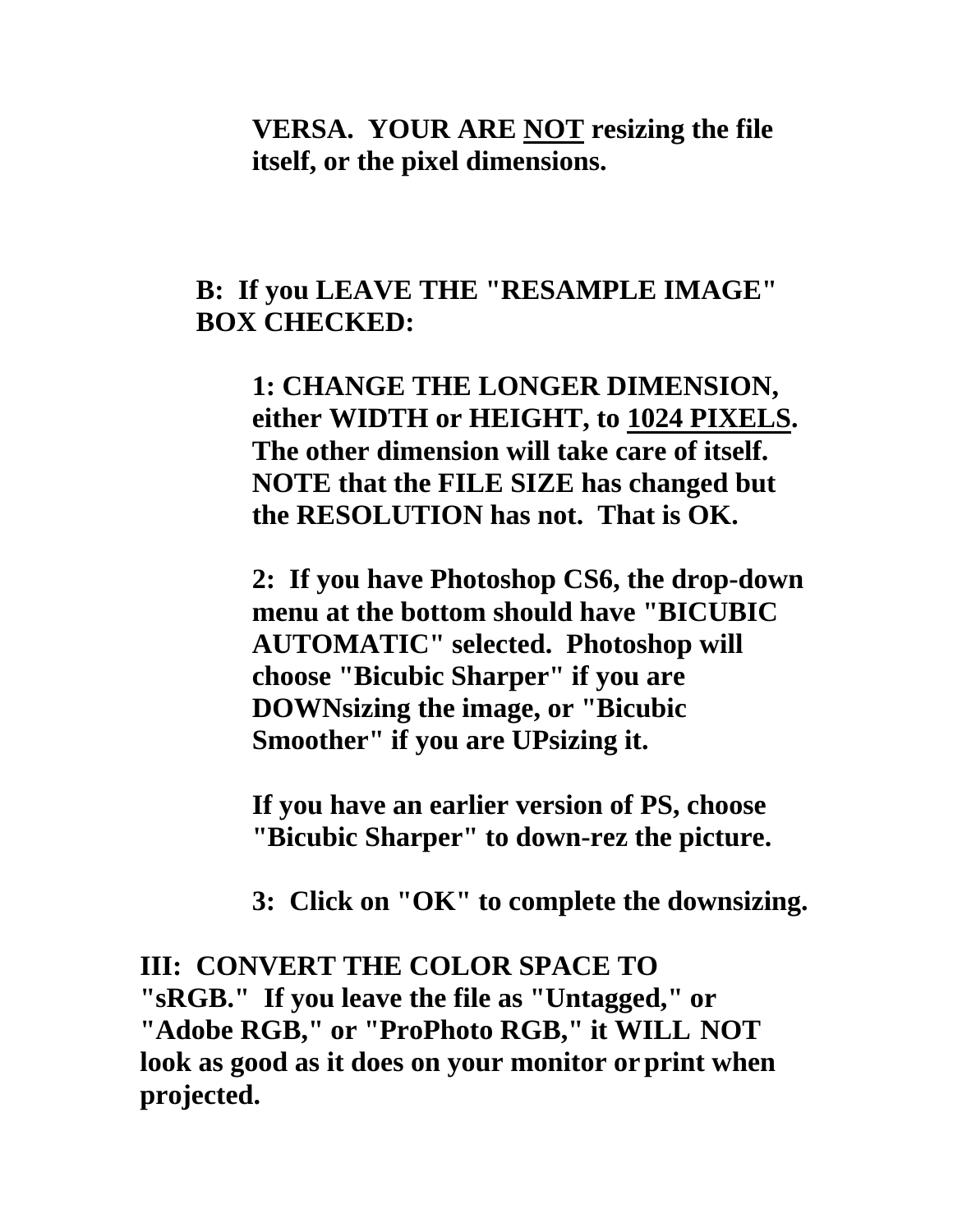## **A: Go to "EDIT>CONVERT TO PROFILE"**

| Source Space                         | Profile: ProPhoto RGB                                                         |  | ОК<br>Cancel |  |  |
|--------------------------------------|-------------------------------------------------------------------------------|--|--------------|--|--|
|                                      | <b>Destination Space</b><br>Profile: Working CMYK - U.S. Web Coated (SWOP) v2 |  | Preview      |  |  |
|                                      | <b>Conversion Options</b>                                                     |  |              |  |  |
|                                      | Engine: Adobe (ACE)                                                           |  | Advanced     |  |  |
|                                      | Intent: Relative Colorimetric                                                 |  |              |  |  |
|                                      | Use Black Point Compensation                                                  |  |              |  |  |
| Use Dither                           |                                                                               |  |              |  |  |
| Flatten Image to Preserve Appearance |                                                                               |  |              |  |  |

### **B: If the "Source Space" says sRGB, press "OK"**

 **C: If some other profile is mentioned, use the dropdown arrow in the "Destination Space" to select "sRGB" from the list. Then click "OK."**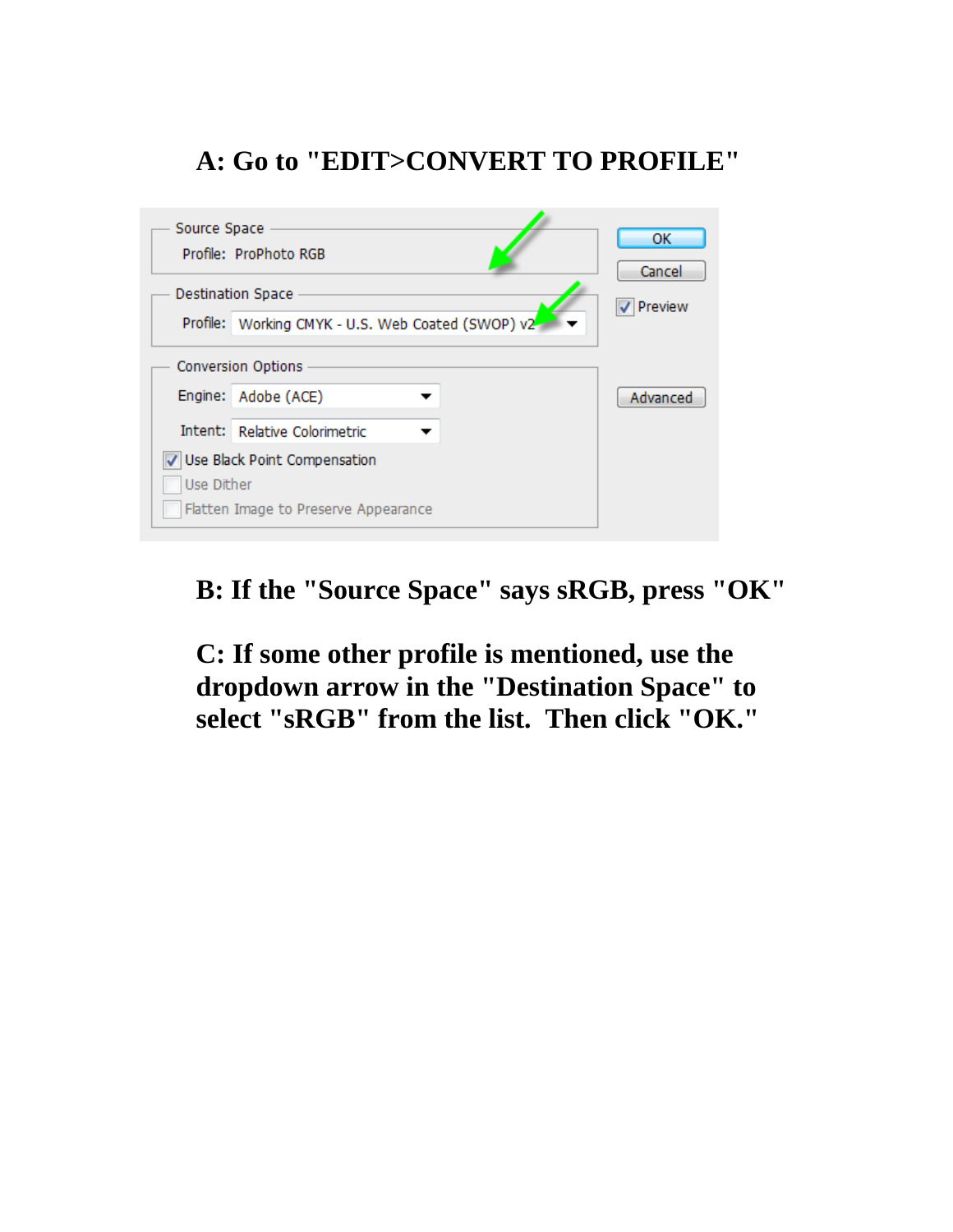| Source Space | Profile: ProPhoto RGB           |  | OK<br>Cancel |
|--------------|---------------------------------|--|--------------|
|              | <b>Destination Space</b>        |  | Preview      |
|              | Profile: sRGB IEC61966-2.1<br>▼ |  |              |
|              | <b>Conversion Options</b>       |  |              |
|              | Engine: Adobe (ACE)             |  | Advanced     |
|              | Intent: Relative Colorimetric   |  |              |
|              | Use Black Point Compensation    |  |              |

## **IV: CHANGE THE "BIT-DEPTH" to 8 BITS:**

 **A: Go to "IMAGE>MODE."** 

 **1) If "8-Bits/Channel" is checked, leave it the way it is.** 

 **2) If 16-Bits/Channel" is checked, check "8-Bits/Channel" instead.**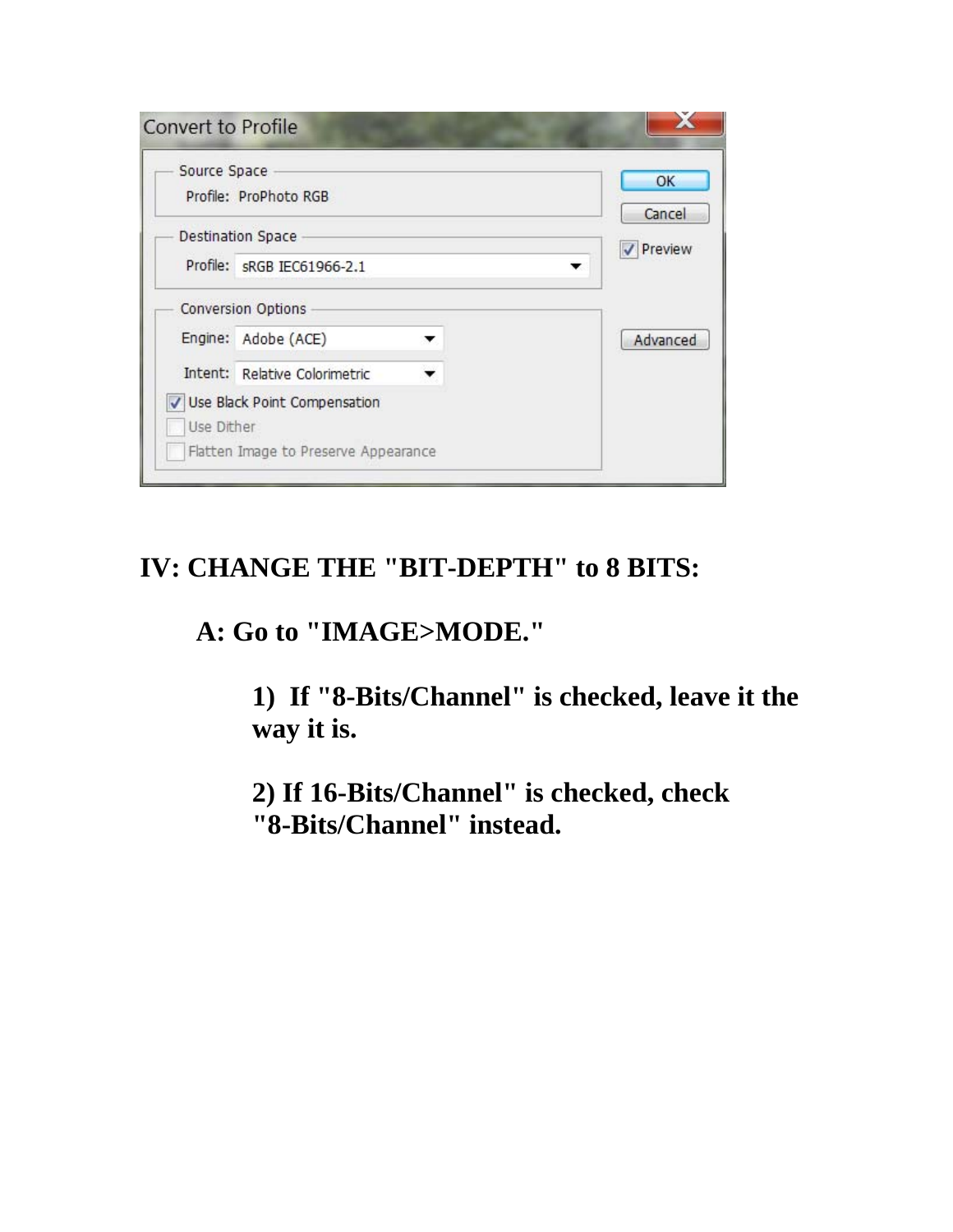### **V: NOW, you are ready to convert your image to a JPEG that is no larger than 500KBytes:**

# **A: Go to FILE>SAVE FILE AS:**

| Save in:                                                                    | 2012-09-30_IIArmonkArtFair |                                                                                                     | ◎まず田▼ |                |
|-----------------------------------------------------------------------------|----------------------------|-----------------------------------------------------------------------------------------------------|-------|----------------|
| <b>Recent Places</b><br>Desktop<br><b>START OF</b><br>Libraries<br>Computer | BlueFlag_8885.tif          | Trees&Grass_.tif                                                                                    |       |                |
| <b>Network</b>                                                              | File name:<br>Format       | Trees&Grass_.tif<br>TIFF (*.TIF;*.TIFF)                                                             |       | Save<br>Cancel |
| Save Options<br>Save:<br>Color:                                             | As a Copy<br>Layers        | Notes<br>Alpha Channels<br>Spot Colors<br>Use Proof Setup: Working CMYK<br>CC Profile: ProPhoto RGB |       |                |
| $\sqrt{ }$ Thumbnail                                                        |                            | Use Lower Case Extension                                                                            |       | ă              |

**B: Using the Format dropdown menu, select JPEG as the file type. Then type in your new file name, e.g., Lastname\_Initial\_ColorB-Title. Then hit "SAVE." You will then see the following dialogue box:**